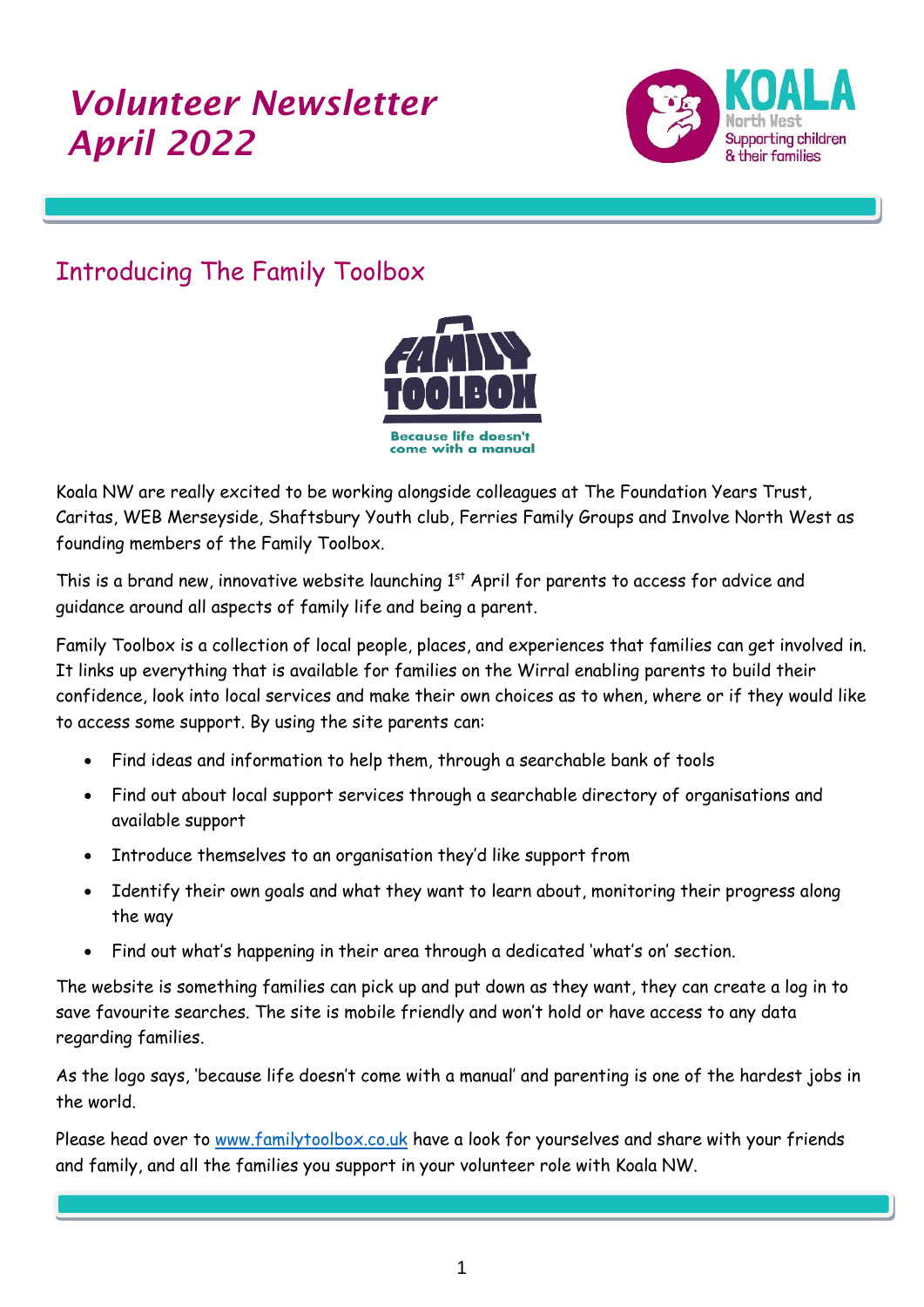# A NEW OFFICE

After a couple of years with many staff working from home because of the pandemic everyone now is back in their offices. As you know, as well as the Koala Hub on Woodchurch Lane, Wirral, we moved in to Stanlaw Abbey in Ellesmere Port so staff working with families in Cheshire West didn't have quite so far to travel. This has worked really well so when we knew we wouldn't have enough room for all our staff that had been based at the Hub to return after the Covid restrictions were lifted because our staff team had grown we started looking for another Wirral base.

Now Bev, our CEO, the Family Toolbox Team and the Breastfeeding Peer Support Team, have moved in to offices just 5 minutes drive from the Hub. Commerce House, Campletown Road, Birkenhead, CH41 9HP. There is lots of free parking, so ideal for any of our fantastic Breastfeeding Peer Support Volunteers that want to come in and make the most of the office space to do telephone support, etc



Do you, and your family and friends, shop at Tescos in Wirral? If you do please VOTE FOR US!

# **TESCO Community Grants**

We are delighted to let you know that our application to the Tesco Community Grants Scheme has been successful and our Empower Us project to buy equipment to benefit the children with complex needs that we support.

We will be put forward to a customer vote in Tesco stores. Voting through the Blue Tokens will commence in store from the first week of April 2022 and continue until 30th June 2022.

The project with the highest number of votes across your region will receive £1,500 the second placed project £1,000 and the third placed project £500.

So if you, or your family and friends visit these stores please remember to vote for us by putting lots of blue tokens under our name!

**Tesco Metro Superstore - Birkenhead, Bebington Rd CH42 4QF**

**Tesco Express - Tranmere Express, Borough Road, CH42 9JG**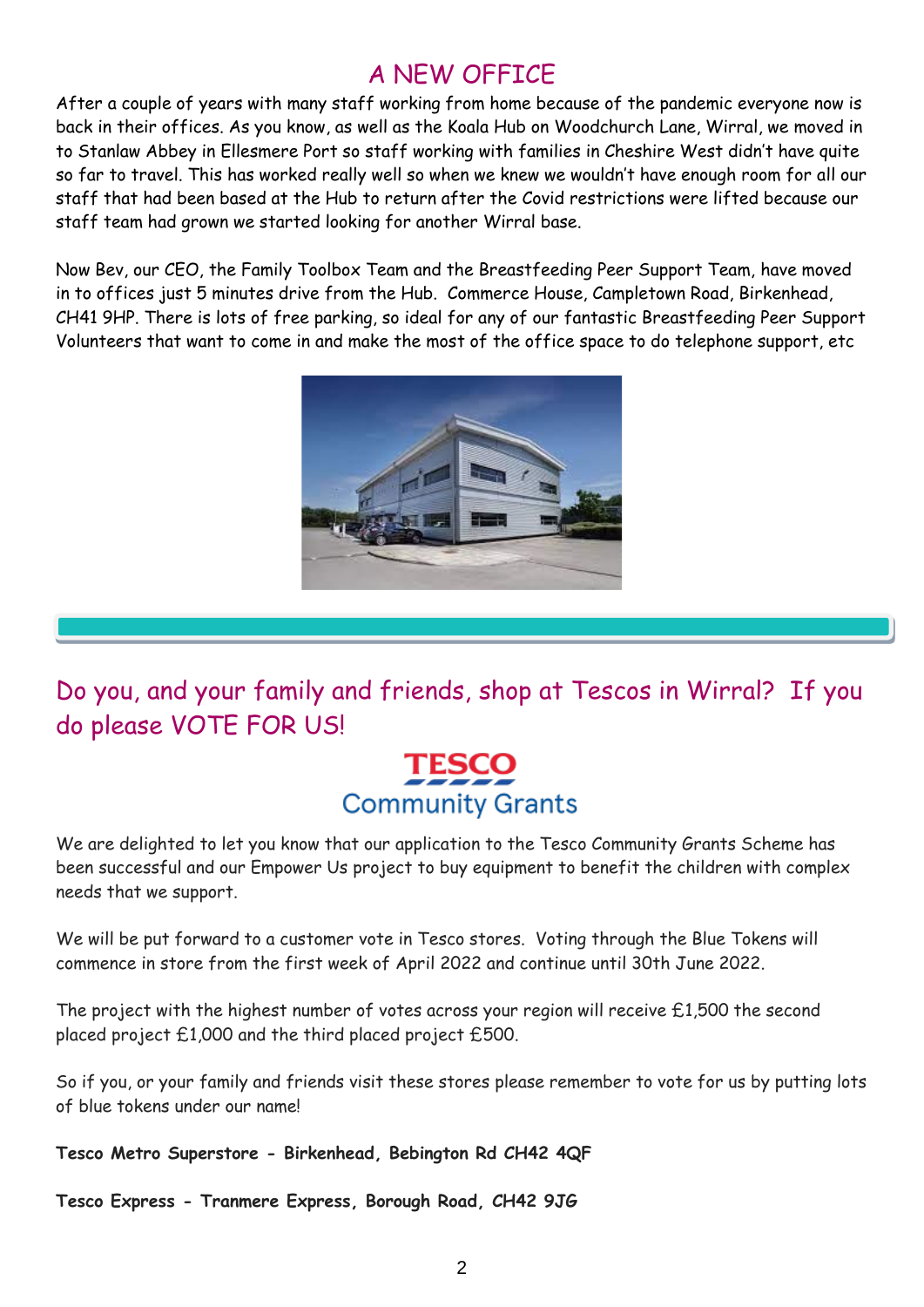### STAFF NEWS

#### **Our Family Toolbox Team**

Although the Family Toolbox Team is new the staff team working behind the scenes of the website and with our partner organisations to ensure families can get the help they want when they want it is not. Since January 2019 we have had a Community Matters contract from Wirral Council and when this contract ends 31<sup>st</sup> March 2022 the staff working on that contract will form our new Family Toolbox Team.

Lynn Loughran – Lynn has been with us since April 2019 as our VCF Co-ordinator with our Community Matters Team leading, amongst other things, a range of networks for voluntary organisations working with children, young people and families. From 1<sup>st</sup> April will be our Family Toolbox VCF Partnership Officer managing the Family Toolbox Team. Lynn's role will be to promote and support growth and sustainability in the Family Toolbox Alliance services, and the wider VCF sector working with children, young people and families.

Katie Stewart - Katie has been with us as an administrator since January 2019. From 1<sup>st</sup> April her role will be quite different as our Assistant VCF Partnership Officer working very closely with Lynn.

Lynn and Katie will be joined by our 2 Community & Engagement Officers who will ensure professionals working with children and families are aware of services that can provide the correct interventions at the right time to achieve improved outcomes for children and young people, with the aim of preventing escalation of needs and inappropriate referrals to the statutory sector. Our 2 Community & Engagement Officers are existing members of staff too.

Sallie Taylor – Sallie has joined our Community Matters Team in January 2019 originally as an administrator, becoming an Early Help Co-ordinator in October 2019

Nikki Barker – Nikki has been an Early Help Co-ordinator with us since January 2019 But prior to that she joined us in September 2013 as a Complex Needs Co-ordinator.

#### **New Staff**

With Katie moving over from the admin team to the Family Toolbox Team, and Kathy who worked on reception leaving this month to move on to a new job in Wallasey, we have recruited 3 new administrators who will join us on 19<sup>th</sup> April. One full time to work in our Ellesmere Port office, and two part time to work at the Hub.

We also have a new Family Support Outreach Worker joining our team on 4<sup>th</sup> April. Alisha Kendrick will be providing short term targeted support for Wirral families.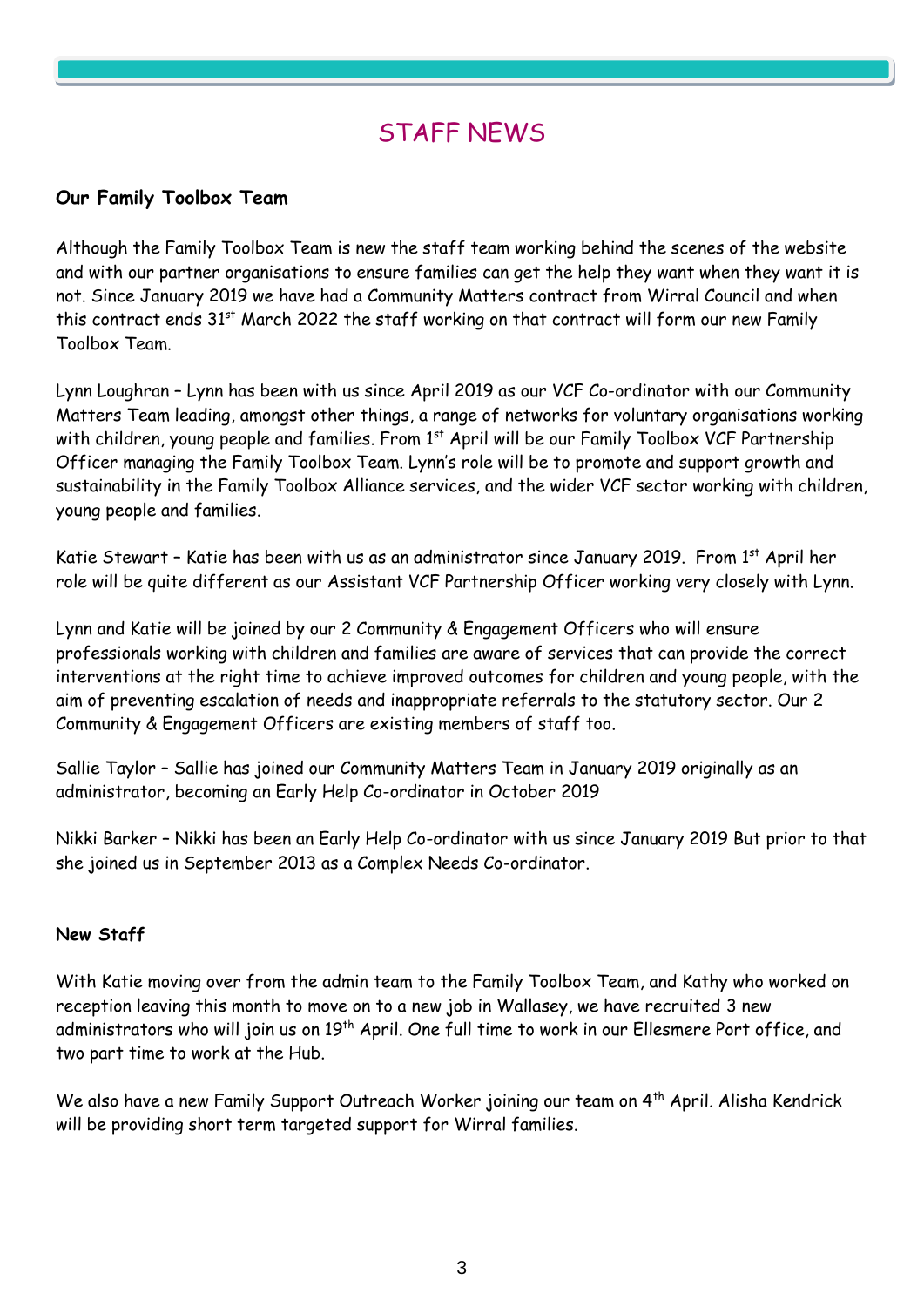# THE STEVE MORGAN 20th ANNIVERSARY AWARDS

The Steve Morgan Foundation is a charitable foundation that funds a range of voluntary organisations across Merseyside, Cheshire and North Wales. We have had a number of grants over the years, and they currently fund our Family Support work in Birkenhead, and gave us additional funding during the pandemic when our income from our charity shops had to close.

The Redrow founder, Steve Morgan, launched the Steve Morgan Foundation in 2001 to support vulnerable people across Merseyside, Cheshire and North Wales. Since then it has grown massively and in 2020/21 the Foundation distributed a record £25.8m to charities struggling with the pandemic, helping more than 2.2m people in the process.

This is their 20<sup>th</sup> year of support charities that change lives and to mark this they held a very special Awards ceremony on Monday 28<sup>th</sup> March attended by our CEO, Bev Morgan, our Chair of Trustees, Ron Kearney, and our Volunteer Champion/Trustee/Family Support Volunteer, John Jones.

We were delighted to get first prize for Best Volunteer Team with turnover above £250,000, which means we get a donation from them of £12,000 - which we will use to support our recruitment, development and support of our amazing volunteers. This wouldn't have been possible without everyone of our amazing volunteers – Thank You!





 $20<sub>th</sub>$ Anniversary Awards and Conference



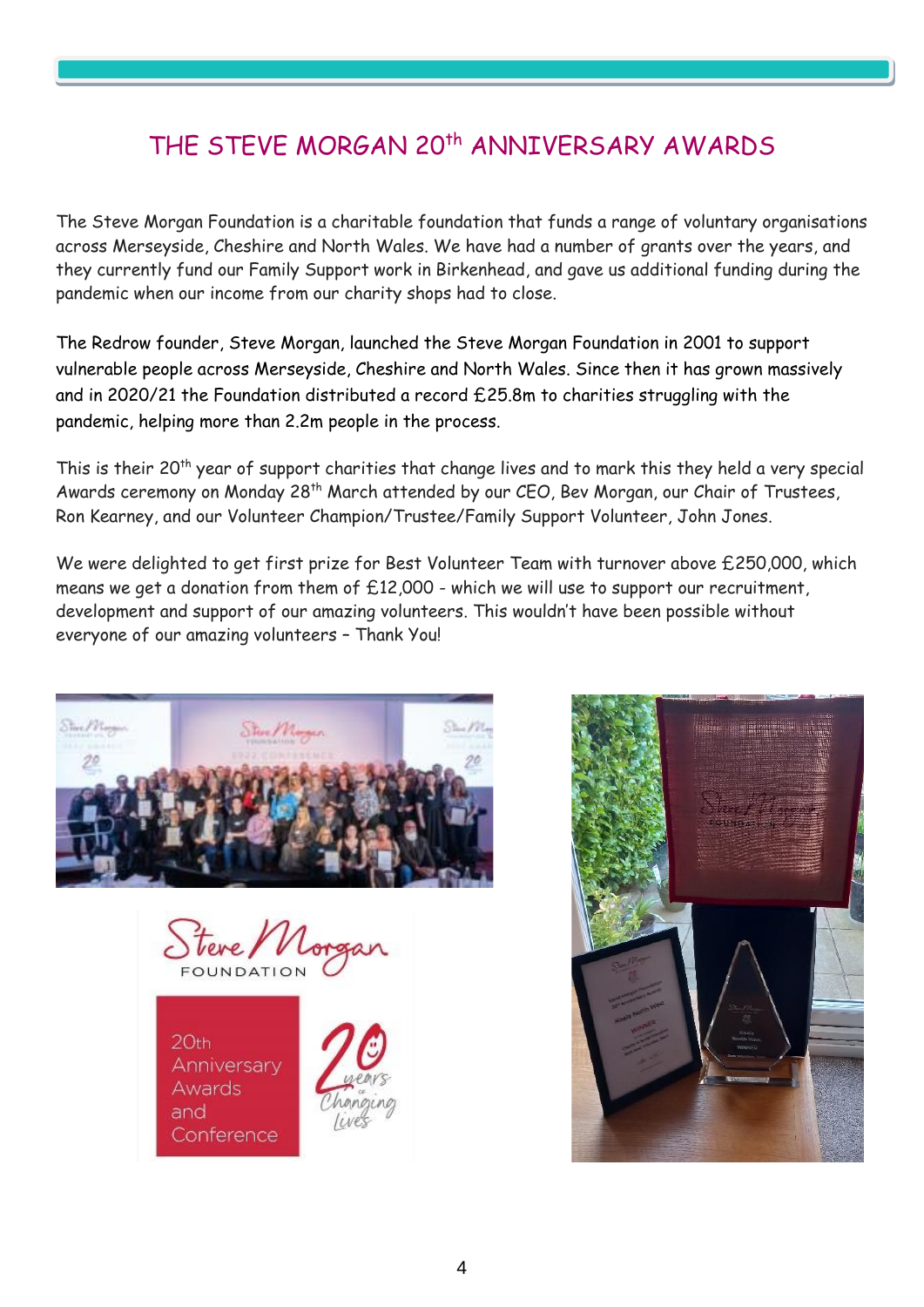

Volunteers Week takes place 1-7 June every year. It's a chance to recognise the fantastic contribution volunteers make to our communities and say thank you. This is a time for us to come together and thank all our volunteers for your invaluable contribution.

We want to say thank you to all for all of the fantastic things that you have done to support Koala NW through the year. We appreciate all the help that you give to our families, whether it's in their homes, at our groups, gardening or helping to raise money through our charity shops!

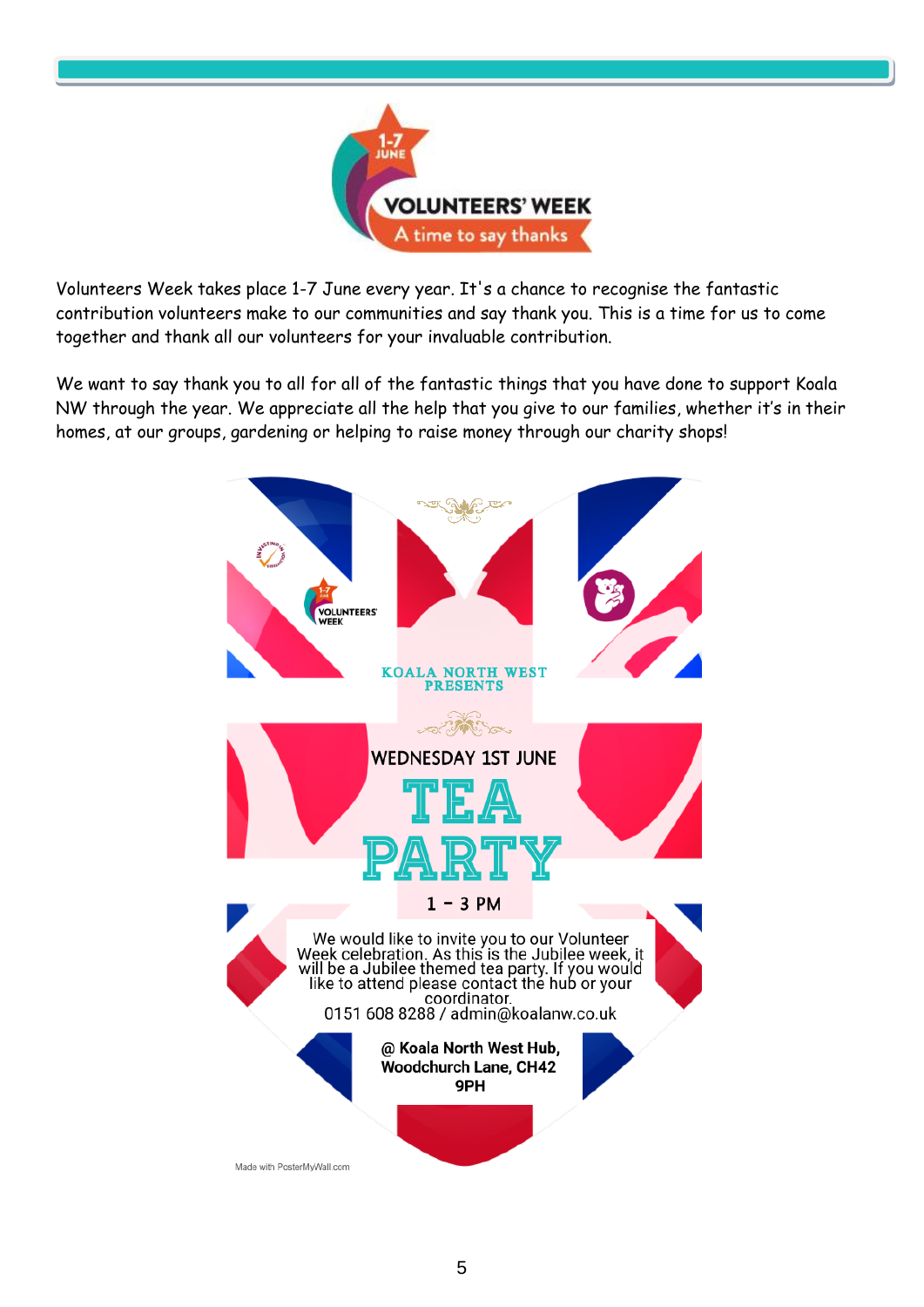# SUPPORT FOR UKRANIAN FAMILIES

There are plans for some displaced Ukrainian families fleeing the war in their own country to be accommodated in Wirral until it is safe for them to go home.

Koala NW will be working with The Steve Morgan Foundation, who are funding their relocation, and Wirral Multicultural Organisation who provide translation/interpretation services, to provide family support.

**Could you spare a couple more hours a week to support a family new to this country?** Supporting them to get to know the new area they are living in? Supporting them to ensure they have what they need? Offering play/fun activities for the children?

If you are interested and have the time please let us know asap so we can put a list of interested volunteers together.

When we know exactly when and where they will be housed we will invite you in to a meeting about the next steps.

Thank you in anticipation of your support.

# WE NEED MORE VOLUNTEERS!

We have a range of different volunteering roles available

- ❖ Befriending Family Support Volunteers to support in family homes or in group settings
- ❖ Volunteers to support children with a complex need/disability in family homes or group settings

❖ Charity shop volunteers. Including people interested in supporting us with e-marketing and sales, and visual merchandising

> If you know anyone who may be interested tell them to get in touch: [admin@koalanw.co.uk](mailto:admin@koalanw.co.uk) or call 0151 608 8288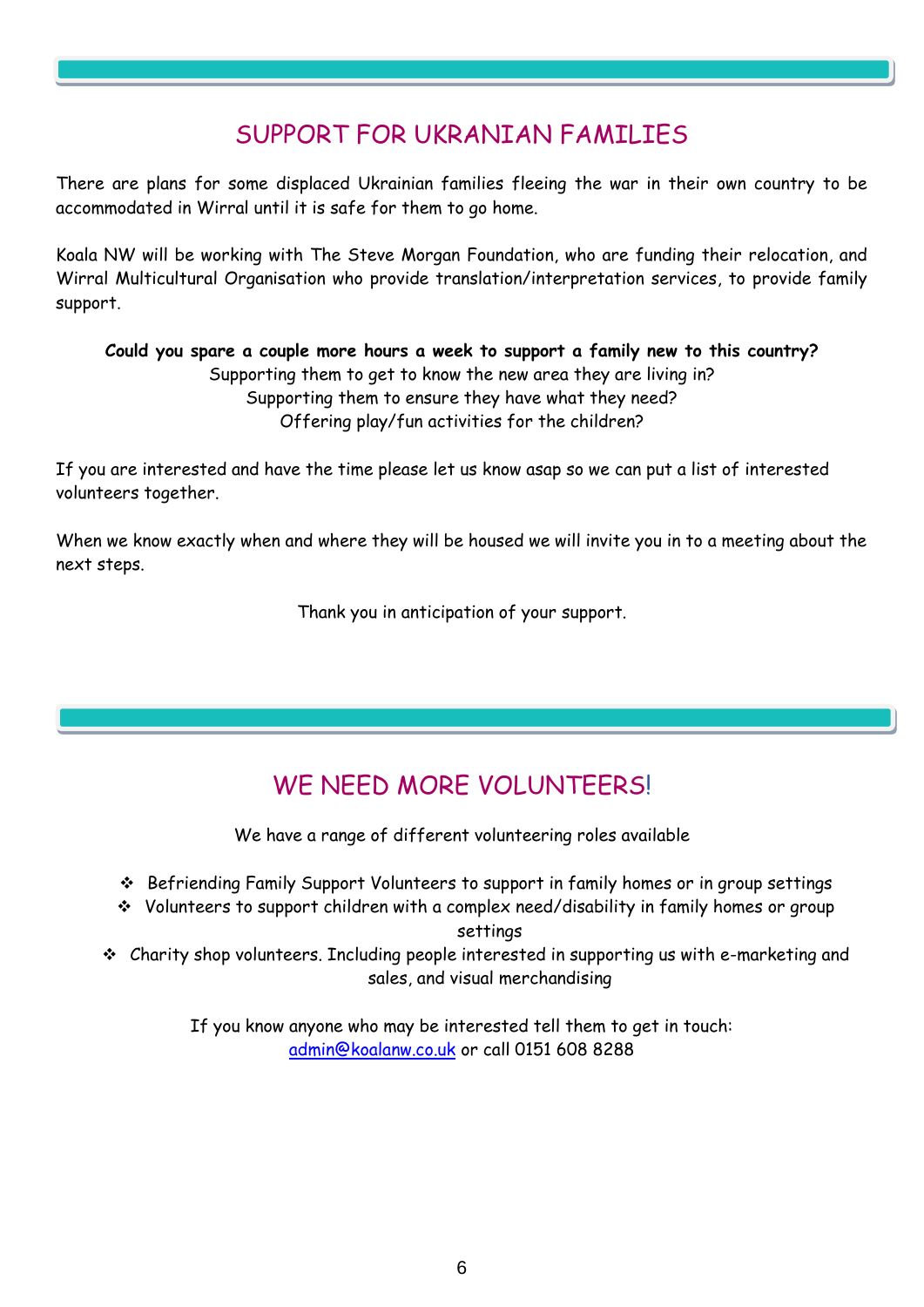

Hello Volunteers

Wow, what a busy time its been! Everyone has had to cope with the impact of Covid 19, not least our families and everyone who relies on the support of Koala NW and the wonderful work of our volunteers.

Fortunately, we seem to be finally getting back to some form of 'normality' and it is so much better to be able to meet face-to-face again at The Hub, our Ellesmere Port office and at our families homes.

I was delighted to join our wonderful Chief Executive, Bev and our inspirational chair Ron, at the recent Steve Morgan Foundation 20th Anniversary Conference and Awards. Steve has been a major supporter of charities and social enterprises, with particular focus on North West England and North Wales. Koala was delighted to be entered into an award for 'The Charity and Social Enterprise with the best volunteer team'. There were five finalists at the event and we were delighted to be awarded the first prize. It is an independent recognition of the fantastic work of Koala volunteers, so as a volunteer myself, as well as a Trustee (on behalf of our volunteers) I was absolutely delighted and very proud.

Thank you all for your support and I hope to meet up with more of you over the weeks and months.

Don't forget, if any volunteers want to discuss anything with me (in confidence) my contact details are; mobile 07970 652690 or email [hillamaccounts@btinternet.com](mailto:hillamaccounts@btinternet.com)

Best Regards

John Jones



If you are a Family Support volunteer we have a few things going on over the next couple of months for families we are supporting in Wirral, Ellesmere Port & Neston, that the family you support may be interested in.

Easter Egg Hunt - Tuesday 5<sup>th</sup> April, 10am - 12p.m @ Whitby Park, Ellesmere Port

Easter Egg Hunt - Tuesday 12<sup>th</sup> April, 10a.m - 12p.m @ Birkenhead Park, Wirral

Queens Jubilee Celebration/Fun Day - Monday 30<sup>th</sup> May, 11a.m - 12p.m @ The Hub, Koala NW, Wirral

Queens Jubilee Celebration/Fun Day Tuesday 31<sup>st</sup> May, 11a.m - 12p.m @ Trinity Church, Whitby Rd, Ellesmere Port.